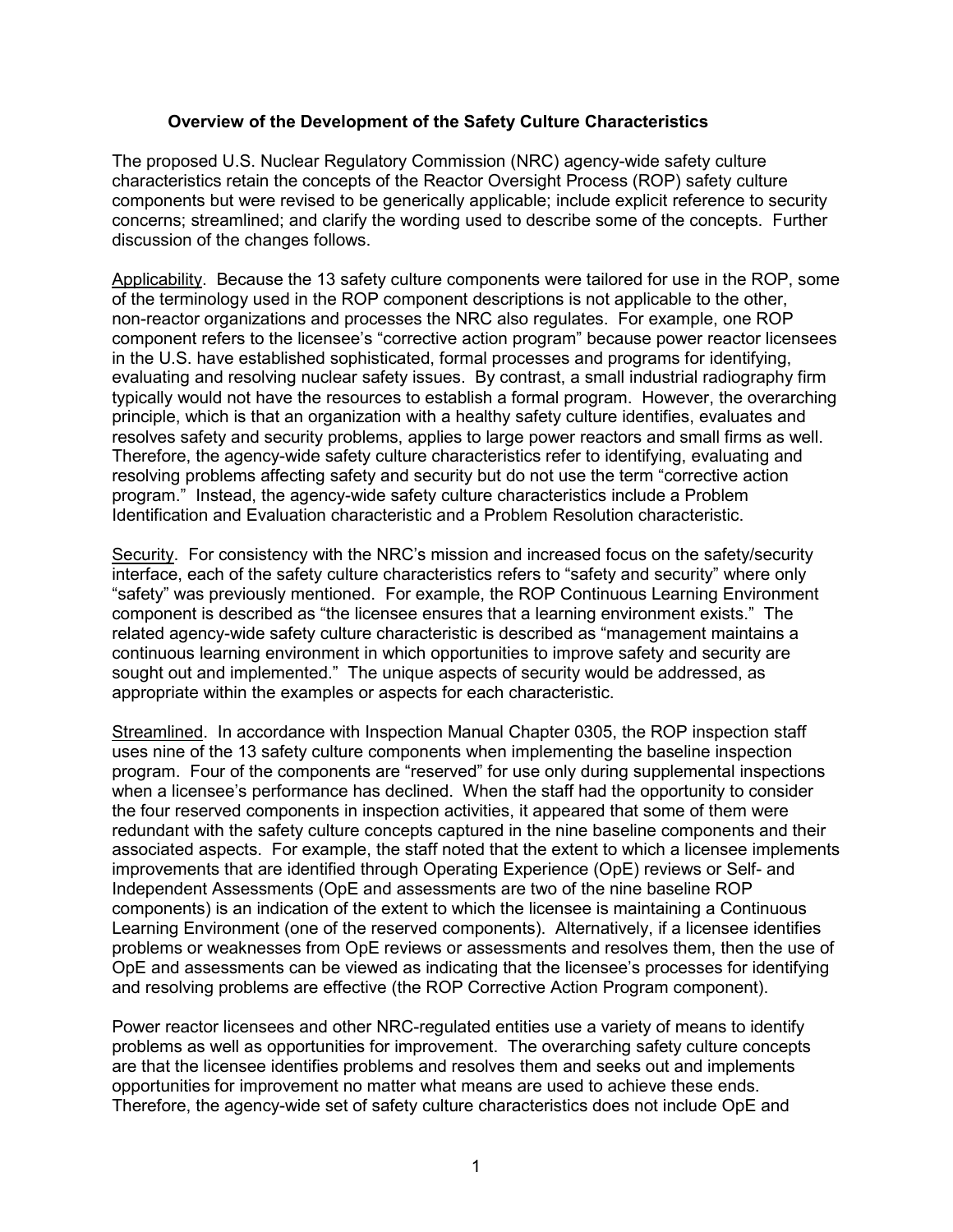Self- and Independent Assessments as separate characteristics, although they continue to be meaningful examples (aspects) of a strong safety culture in nuclear power plants. Similar considerations led to the elimination of Safety Policies and Organizational Change Management as safety culture characteristics in the revised set.

Clarified. The staff noted that the wording of some of the ROP components could be improved to more fully or accurately communicate the overarching concept. For example, the work practices component is described as "personnel work practices support human performance," which does not fully capture the intended scope of this component. Although using human performance enhancing tools, such as self- and peer-checking, following procedures and holding pre-job briefs, provide evidence of a healthy safety culture, there are additional attitudes and behaviors at the individual contributor level that provide equally diagnostic information about the strength of the organization's safety culture. These may include not only following procedures but also taking responsibility to ensure that an error found in a procedure is corrected; not only re-checking one's calculations when performing an engineering analysis but also questioning one's underlying assumptions and the data on which the analysis is based; or not only wearing one's personal protective equipment but also insisting that co-workers also protect themselves. Therefore, to more accurately capture the intended broader scope of these safety culture-related attitudes and behaviors, the description of the ROP work practices component was rewritten as the following safety culture characteristic: "As individual contributors, personnel demonstrate ownership for safety and security in their day-to-day work activities."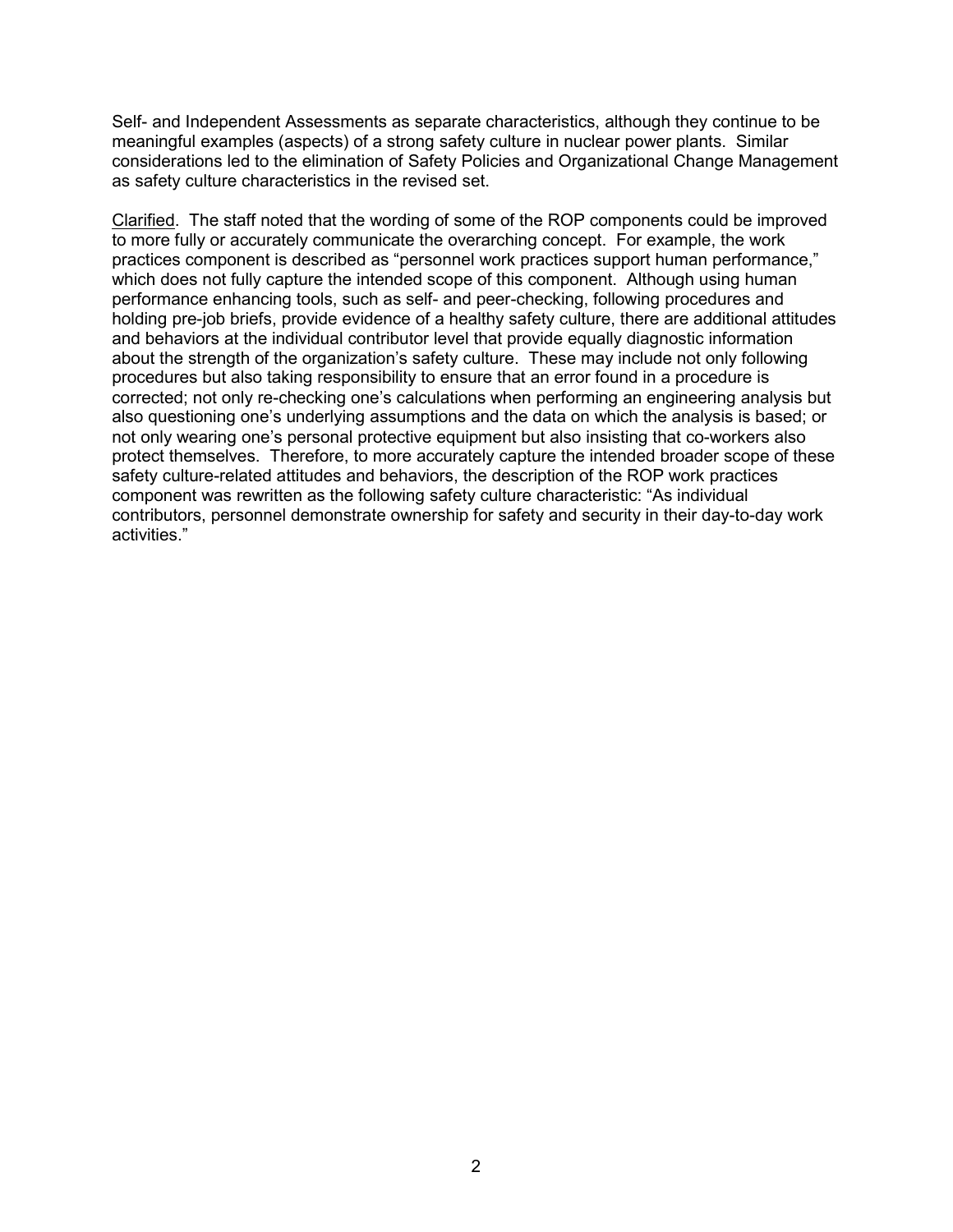## **Changes from the 13 ROP Safety Culture Components to the 9 draft Policy Statement Safety Culture Characteristics**

| <b>ROP Safety Culture</b><br><b>Components</b>                                                                                                                  | <b>Proposed Safety Culture</b><br><b>Characteristics</b>                                                                                                                                                                                                                   | <b>Comments</b>                                                                                                                                                                                                                                                                                                                                                                                                                                                                                                                                                                                                                                                                                  |
|-----------------------------------------------------------------------------------------------------------------------------------------------------------------|----------------------------------------------------------------------------------------------------------------------------------------------------------------------------------------------------------------------------------------------------------------------------|--------------------------------------------------------------------------------------------------------------------------------------------------------------------------------------------------------------------------------------------------------------------------------------------------------------------------------------------------------------------------------------------------------------------------------------------------------------------------------------------------------------------------------------------------------------------------------------------------------------------------------------------------------------------------------------------------|
| Decision-Making - Licensee<br>decisions demonstrate that<br>nuclear safety is an overriding<br>priority.                                                        | Licensee Decision-Making -<br>Licensee decisions ensure that<br>safety and security are<br>maintained.                                                                                                                                                                     | Re-named to clarify that the decisions to which the new characteristic<br>refers are decisions at the organizational level, rather than the day-to-day<br>decisions made by individuals, for example, on the shop floor. Decision-<br>making in day-to-day work activities would be an aspect of the Work<br>Practices characteristic. Deleted "nuclear safety is an overriding priority"<br>because that is the basic definition of a healthy safety culture, so the<br>phrase is too broad. In addition, the ROP component description does not<br>address security. Replaced with "ensure that safety and security are<br>maintained" to describe the desired outcomes of licensee decisions. |
| Resources - The licensee<br>ensures that personnel,<br>equipment, procedures, and<br>other resources are available<br>and adequate to assure nuclear<br>safety. | Resources - The licensee<br>ensures that the personnel,<br>equipment, procedures, and<br>other resources needed to<br>assure safety and security are<br>available.                                                                                                         | Minor revision to eliminate "adequate" and replace it with "resources<br>needed to assure" for clarity. Added reference to resources needed to<br>maintain security.                                                                                                                                                                                                                                                                                                                                                                                                                                                                                                                             |
| Work Control - The licensee<br>plans and coordinates work<br>activities, consistent with nuclear<br>safety.                                                     | Work Planning and Control -<br>Processes for planning and<br>controlling work ensure that<br>individual contributors.<br>supervisors and work groups<br>communicate, coordinate, and<br>execute their work activities in a<br>manner that supports safety and<br>security. | Expanded to clarify that the focus of the characteristic is on the<br>interactions between individuals and work groups that are necessary to<br>ensure that work is planned, coordinated and completed as intended.<br>Added reference to security.                                                                                                                                                                                                                                                                                                                                                                                                                                              |
| Work Practices - Personnel work<br>practices support human<br>performance.                                                                                      | Work Practices - As individual<br>contributors, personnel<br>demonstrate ownership for safety<br>and security in their day-to-day<br>work activities.                                                                                                                      | Revised to clarify that this characteristic refers to the attitudes ("safety and<br>security are everyone's responsibility") and behaviors (which may include,<br>but are not limited to, the use of human performance tools) of individuals<br>in their day-to-day work activities. Added reference to security.                                                                                                                                                                                                                                                                                                                                                                                |
| Corrective Action Program - The<br>licensee ensures that issues<br>potentially impacting nuclear                                                                | Problem Identification and<br>Evaluation - Management<br>ensures that issues potentially                                                                                                                                                                                   | Eliminated reference to the CAP because not all NRC-regulated entities<br>have formal corrective action programs. Divided the component into two<br>to clarify that problem identification/evaluation and resolution are distinct                                                                                                                                                                                                                                                                                                                                                                                                                                                                |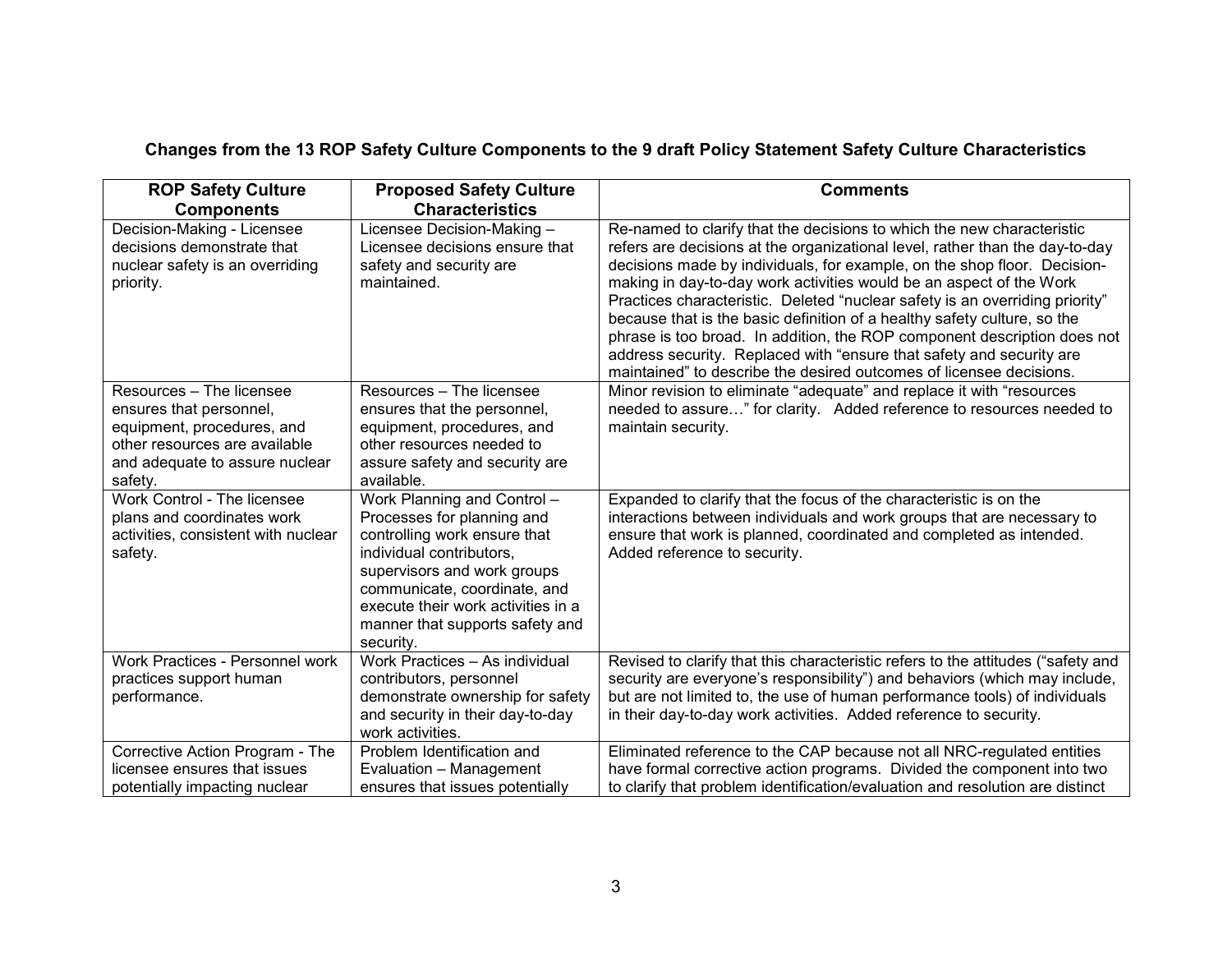| <b>ROP Safety Culture</b>                                                                                                                                                                                                  | <b>Proposed Safety Culture</b>                                                                                                                                                                                                                                                  | <b>Comments</b>                                                                                                                                                                                                                                                                                                                                                                                                                                                                                                                                                                                                                                                                                                                                                                                                                                          |
|----------------------------------------------------------------------------------------------------------------------------------------------------------------------------------------------------------------------------|---------------------------------------------------------------------------------------------------------------------------------------------------------------------------------------------------------------------------------------------------------------------------------|----------------------------------------------------------------------------------------------------------------------------------------------------------------------------------------------------------------------------------------------------------------------------------------------------------------------------------------------------------------------------------------------------------------------------------------------------------------------------------------------------------------------------------------------------------------------------------------------------------------------------------------------------------------------------------------------------------------------------------------------------------------------------------------------------------------------------------------------------------|
| <b>Components</b>                                                                                                                                                                                                          | <b>Characteristics</b>                                                                                                                                                                                                                                                          |                                                                                                                                                                                                                                                                                                                                                                                                                                                                                                                                                                                                                                                                                                                                                                                                                                                          |
| safety are promptly identified,<br>fully evaluated, and that actions<br>are taken to address safety<br>issues in a timely manner,<br>commensurate with their<br>significance.                                              | impacting safety or security are<br>promptly identified and fully<br>evaluated, commensurate with<br>their significance.<br>Problem Resolution - The<br>licensee ensures that safety and<br>security issues are promptly<br>addressed and corrected.<br>commensurate with their | organizational behaviors. Combined problem identification with problem<br>evaluation because evaluation is typically required to ensure the full<br>extent/nature of a problem or issue is identified. Added reference to<br>security to both characteristics.                                                                                                                                                                                                                                                                                                                                                                                                                                                                                                                                                                                           |
|                                                                                                                                                                                                                            | significance.                                                                                                                                                                                                                                                                   |                                                                                                                                                                                                                                                                                                                                                                                                                                                                                                                                                                                                                                                                                                                                                                                                                                                          |
| Operating experience - The<br>licensee uses operating<br>experience (OE) information,<br>including vendor<br>recommendations and internally<br>generated lessons learned, to<br>support plant safety.                      |                                                                                                                                                                                                                                                                                 | Not retained as a separate characteristic. The review and use of<br>operating experience and internally generated lessons learned can result<br>in the identification of problems and issues as well as opportunities for<br>organizational improvement. Depending on how it is applied, the use of<br>OE can be viewed as an aspect (specific example) of either the problem<br>identification/evaluation characteristic or the continuous learning<br>environment characteristic. Further, the availability of OE and/or the<br>resources necessary to collect, review and apply it vary among NRC-<br>regulated entities, so this component would not be generically applicable,<br>particularly as written (i.e., "plant safety"). Therefore, this concept is<br>retained as an aspect of other safety culture characteristics, where<br>applicable. |
| Self- and Independent<br>Assessments - The licensee<br>conducts self- and independent<br>assessments of their activities<br>and practices, as appropriate, to<br>assess performance and identify<br>areas for improvement. |                                                                                                                                                                                                                                                                                 | Not retained as a separate characteristic. As discussed with respect to<br>the OE component, self- and independent assessments are a means to<br>identify problems and opportunities for improvement. As also discussed<br>with respect to OE, not all NRC-regulated entities have the ability or<br>resources to conduct or sponsor self- and independent assessments.<br>Therefore, this concept also would no longer be a separate component,<br>but could be used by a program office as an aspect of another<br>characteristic, where applicable.                                                                                                                                                                                                                                                                                                   |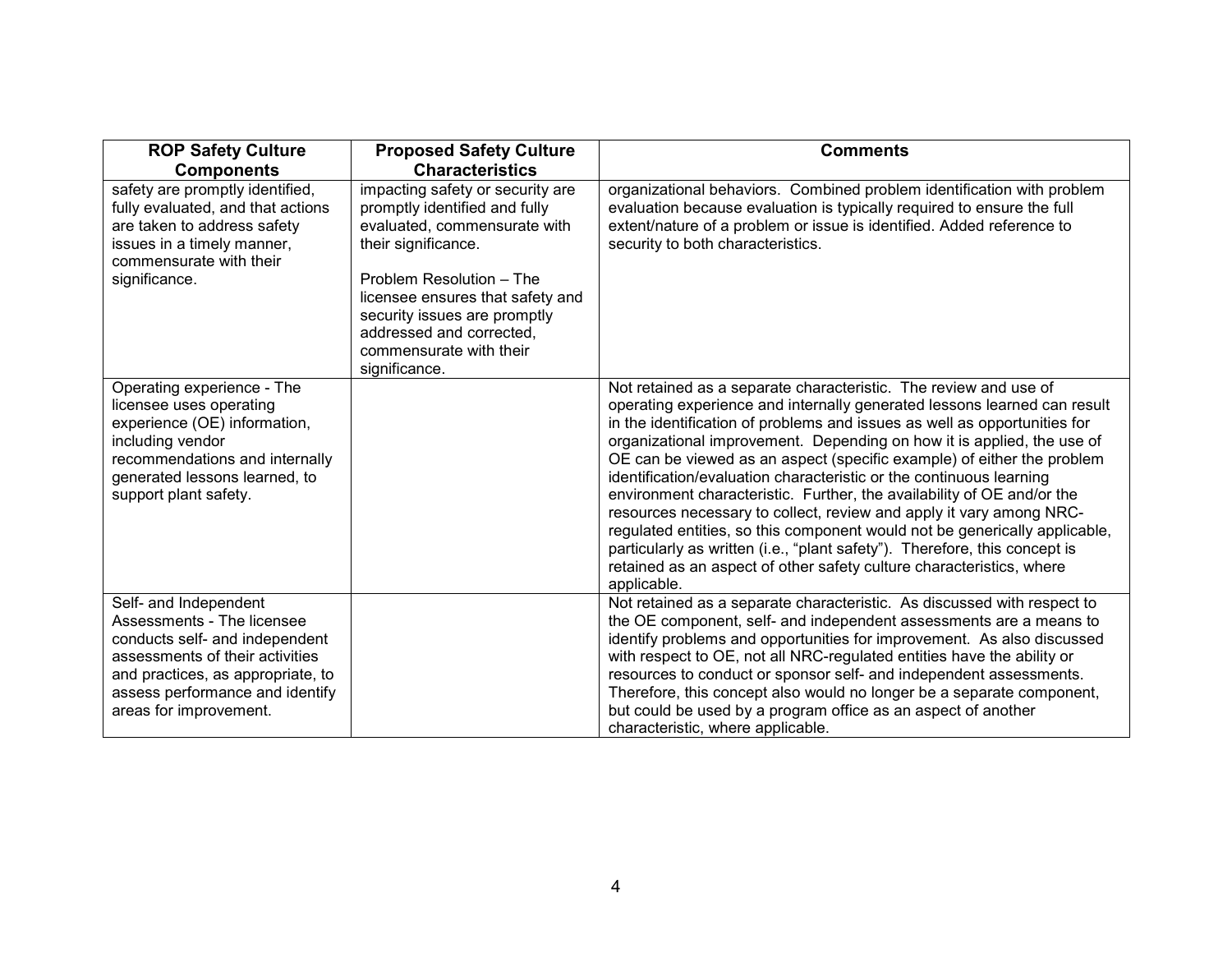| <b>ROP Safety Culture</b>                                                                                                                                                                                                                                    | <b>Proposed Safety Culture</b>                                                                                                                                                                          | <b>Comments</b>                                                                                                                                                                                                                                                                                                                                                                                                                                                                                                                                                                      |
|--------------------------------------------------------------------------------------------------------------------------------------------------------------------------------------------------------------------------------------------------------------|---------------------------------------------------------------------------------------------------------------------------------------------------------------------------------------------------------|--------------------------------------------------------------------------------------------------------------------------------------------------------------------------------------------------------------------------------------------------------------------------------------------------------------------------------------------------------------------------------------------------------------------------------------------------------------------------------------------------------------------------------------------------------------------------------------|
| <b>Components</b>                                                                                                                                                                                                                                            | <b>Characteristics</b>                                                                                                                                                                                  |                                                                                                                                                                                                                                                                                                                                                                                                                                                                                                                                                                                      |
| <b>Environment for Raising</b><br>Concerns - An environment<br>exists in which employees feel<br>free to raise concerns both to<br>their management and/or the<br>NRC without fear of retaliation<br>and employees are encouraged<br>to raise such concerns. | SCWE - Management maintains<br>a work environment in which<br>personnel feel free to raise<br>concerns without fear of<br>retaliation.                                                                  | Combined the two ROP components into a single characteristic and<br>renamed it "Safety Conscious Work Environment" for broader applicability<br>and simplicity. Included reference to management's responsibility for<br>creating and maintaining an open environment for greater consistency<br>with the Commission's policy statement [insert cite here]. The applicable<br>portions of the two ROP components would be retained as aspects of this<br>characteristic and tailored to the specific processes and organizational<br>environments of non-reactor regulated entities. |
| Preventing, Detecting, and<br>Mitigating Perceptions of<br>Retaliation - A policy for<br>prohibiting harassment and<br>retaliation for raising nuclear<br>safety concerns exists and is<br>consistently enforced.                                            |                                                                                                                                                                                                         |                                                                                                                                                                                                                                                                                                                                                                                                                                                                                                                                                                                      |
| Accountability - Management<br>defines the line of authority and<br>responsibility for nuclear safety.                                                                                                                                                       | Accountability - Roles,<br>responsibilities and authorities<br>for safety and security are clearly<br>defined and reinforced.                                                                           | Removed the concept of a "line of authority and responsibility" because it<br>may not apply to some NRC-regulated entities. Added reference to<br>security.                                                                                                                                                                                                                                                                                                                                                                                                                          |
| <b>Continuous Learning</b><br>Environment - The licensee<br>ensures that a learning<br>environment exists.                                                                                                                                                   | <b>Continuous Learning</b><br>Environment - Management<br>maintains a continuous learning<br>environment in which<br>opportunities to improve safety<br>and security are sought out and<br>implemented. | Expanded the description for greater clarity. Added reference to security.                                                                                                                                                                                                                                                                                                                                                                                                                                                                                                           |
| Organizational Change<br>Management - Management<br>uses a systematic process for<br>planning, coordinating, and<br>evaluating the safety impacts of<br>decisions related to major<br>changes in organizational<br>structures and functions,                 |                                                                                                                                                                                                         | Not retained as a separate characteristic because it is not generically<br>applicable to all NRC-regulated entities, particularly smaller activities.<br>Where applicable, it would be retained as an aspect of the Licensee<br>Decision-Making characteristic.                                                                                                                                                                                                                                                                                                                      |